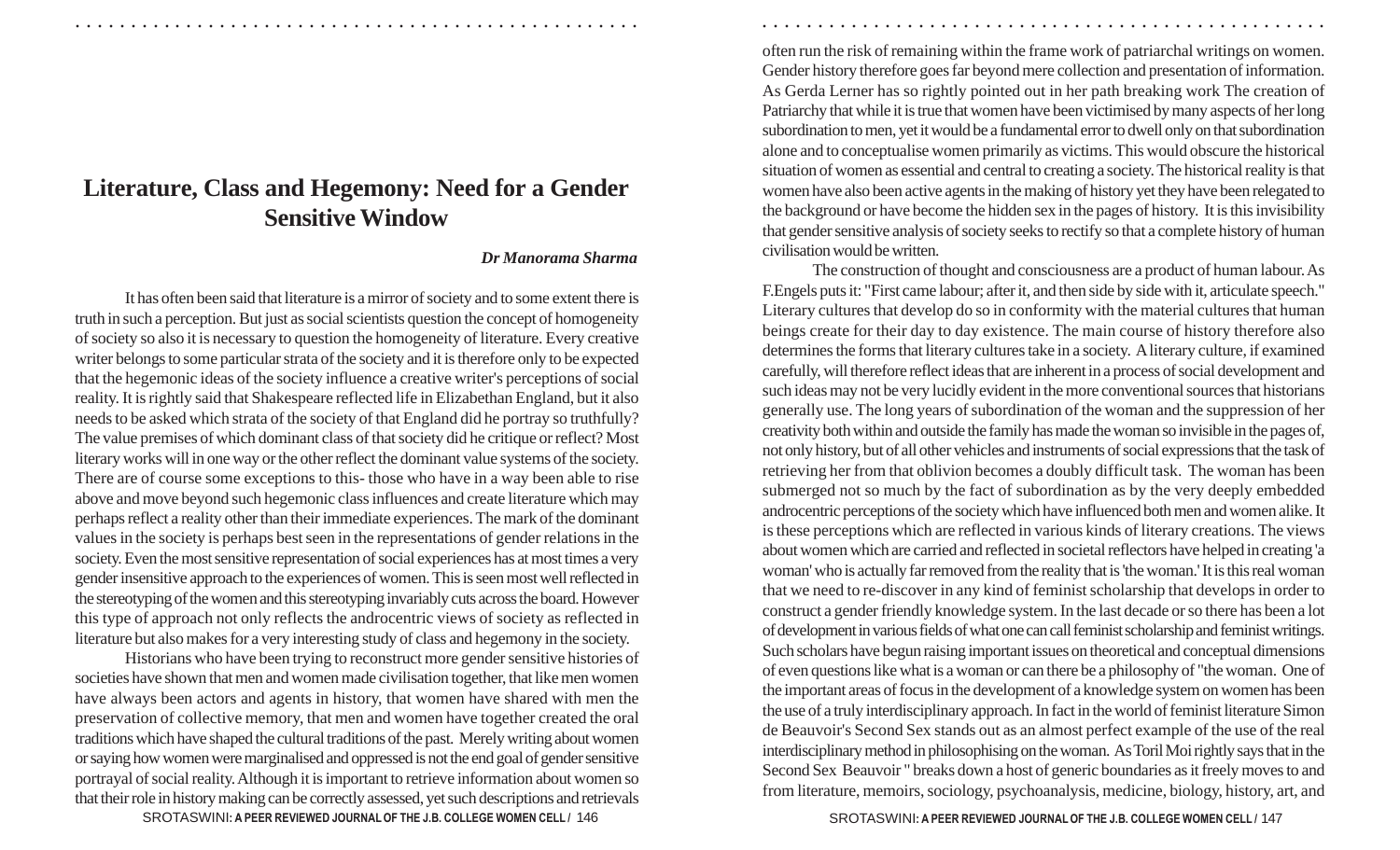philosophy." This is perhaps what is most essential to retrieve the woman from the layers of oblivion under which her true self actually has survived through centuries - to be more precise since written history began. To construct a new genre of feminist scholarship it is necessary to breakdown the boundaries of the conventional disciplines and view the woman through the prism of multi-layered realities where her true identity still vibrates.

The question however is how can we reconstruct the woman from the expressed realities and the embedded truths? One fruitful way of doing that could be a re-examination of some of the literary sources, both fictional and non-fictional. These sources need to be reinterpreted from a gender friendly perspective and see what they overtly say about the woman and why, and what actually lay hidden in them about the real woman in the society. That is a task that is sought to be taken up in the course of this paper. The image of the Asomiya woman has been constructed through and also reflected in various literary works over the last two centuries. This construct is a very patriarchal one which tries to conform the woman to certain very set norms. Why and how this has taken place is a question that we need to ask and that question needs to be answered against the backdrop of historical realities of the society in Assam.

By the end of the nineteenth century the Assamese middle class had begun to establish its hegemony over the society and as such the values, norms and preferences of that class came to permeate all the other sections of the society. It was this middle class that also was the forerunner in creating a literary culture in Assam by its conscious attempts at developing the Asomiya language. Through the Asomiya language a new Asomiya identity began to develop and this identity was to a large extent the construct of the Assamese middle class. The economic and social conditions in Assam in the second half of the nineteenth and twentieth century were such that there were practically no possibilities of the emergence of any other dominant class and therefore the middle class was able to exercise its hegemony over the society. Thus its views and values were reflected in the literary culture that it created and an Asomiya identity begins to take shape through that culture. The views of the middle class regarding gender relations also get reflected in this literary culture and thus there is a construct of the identity of the woman. It would be of great interest to see how the identity of the woman emerges through this middle class created literary culture from the last decades of the nineteenth century to the end of the twentieth century. For this purpose I have taken for this paper an examination of two novels written in the beginning and the last decades of the twentieth century. This literary source, corroborated with other conventional historical sources, can be used to understand the perception of the woman that hegemonic values created about women.

The first novel taken up for discussion here is Usa written by Dinanath Sarma. The novel was written between 1933-1934 and it was first serialised in the Asomiya magazine Awahan in 1938-1939. It was only after 17 years that it was finally published in book form and who later becomes a lawyer. He belonged to a village and was in the town for his college education and was being taken care of by a well-to do person, Barua. Binu, Barua's daughter studying in school and initially presented as smart, outspoken and proud and wearing modern clothes instead of the traditional Asomiya Riha-mekhala. Bipin initially dislikes her for being what he calls "modern" and therefore unwomanly. The third character is Usha, Barua's niece who had lost her parents and was being brought up by her aunt and uncle. She is portrayed by the author as a good middle class girl - shy, taking care of household responsibilities, dressing conventionally even though studying in school. Bipin is attracted towards her because she is the picture of what a woman should be. Although the novel is set during the Gandhian period of the nationalist movement, yet the women in the novel are not shown to have been exposed to any of those ideas which were influencing a large number of middle class women at that point of time. What the novel reflects about women is what the middle class perceptions of were. The qualities of the good woman, and the "unwomanly "characteristics as portrayed in the character of Binu. However when Binu's father decides to get her married to Bipin, Binu begins to change herself into a good woman and becomes docile, wearing traditional Asomiya clothes and Bipin begins to like her because she has become as he expresses it "more traditional and womanly." In the novel however the shy, traditional Usha comes through as the stronger and more determined character, She had loved Bipin and when he did not marry her she decided to remain unmarried and she also broke off the marriage which her uncle had arranged for her. In this presentation of the two female characters one sees the general dilemma of hegemonic values of the newly educated middle class as to what a good woman is.

in 1951.The main characters of the novel are Bipin, a college student when the novel begins

○ ○ ○ ○ ○ ○ ○ ○ ○ ○ ○ ○ ○ ○ ○ ○ ○ ○ ○ ○ ○ ○ ○ ○ ○ ○ ○ ○ ○ ○ ○ ○ ○ ○ ○ ○ ○ ○ ○ ○ ○ ○ ○ ○ ○ ○ ○ ○ ○ ○ ○ ○ ○ ○ ○ ○ ○ ○ ○ ○ ○ ○ ○ ○ ○ ○ ○ ○ ○ ○ ○ ○ ○ ○ ○ ○ ○ ○ ○ ○ ○ ○ ○ ○ ○ ○ ○ ○ ○ ○ ○ ○ ○ ○ ○ ○ ○ ○ ○ ○ ○ ○

Moving on now to the last quarter of the twentieth century we take up for analysis a novel written in the 1970s but which forms an important part of the developing Asomiya literary culture and which fictionalises the historical events of the period of 1942. The novel Mrityunjay written by Birendra Kumar Bhattacharyya is also important for the fact that although written in 1970 it can be considered a contemporary novel because the author himself was closely associated with the events he was writing about; at least the locale was familiar to him being a political activist himself. This novel also went on to win the Gyanpith award for literature. The novel is based on the period of the 1942 Quit India movement and is centred around certain places in the Nowgong district of central Assam. It is a very gripping narration of the dilemma that many congress volunteers of that time were going through whether to remain non-violent in the Gandhian way or to take the path of violence as atrocities of the army and police on the common people were increasing and the Gandhian movement seemed unable to take the country towards independence. Mrityunjay is the story of a group of congress volunteers who believed that more direct action against the British state was needed and who became a part of the plan to derail a train that was carrying army personnel.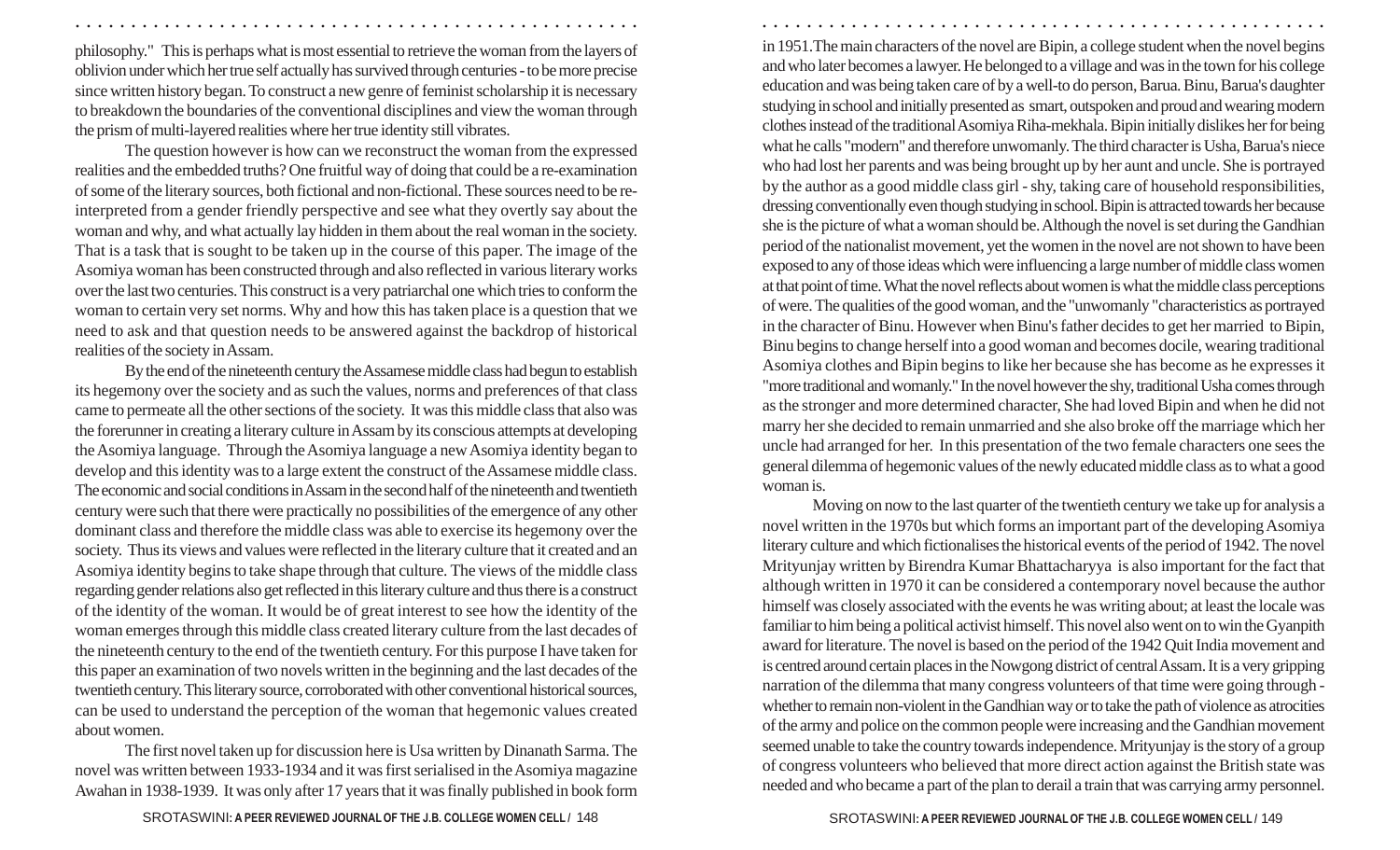The story would be of interest to historians in general who would wish to use literary sources as corroboration for documentary evidences. But it also has interest for those historians looking for the identity of the woman in the literary cultures. During the Nationalist movement women had been encouraged, particularly by Gandhi, to come out of the four walls of their homes to help their men in the struggle for the freedom of the country. Mrityunjay also reflects this reality and women have been depicted both as activists and sympathisers and also as the victims of army atrocities. Interestingly however most of the women have been presented in their political roles because of the involvement of their husbands except one woman, Koli Baideo. This woman is presented as an independent fearless woman, but she is depicted as a widow whose husband died while she was quite young, and having no family support she was brought to the congress camp. In a careful reading of the novel one sees two kinds of women being portrayed. The idea of the 'respectable' woman in whose case there is no concept of autonomy or independent identity outside the fold of the men's identity. As an example one can see the wife of the Gossain of the Doipara Satra (the place from where the actual events of the novel begin) who, despite all her (according to the author) natural "feminine" dilemmas and weaknesses finally takes courage from her husband's involvement in the movement and becomes a sympathiser and a collaborator to some extent. Mention of other such socially considered "respectable" women are there too whose political consciousness and sense of identity are all a part of their husbands' political consciousness and the support they expect from their wives. The idea of the autonomy and self determination of the woman however does emerge in the novel but such qualities are presented in women who are either not considered "respectable" by the Asomiya middle class or are outside the parameters of that society. An example of such a woman is seen in the character of Dimi who belongs, as Bhattacharyya writes, to the "Mikir" tribe, and married to a Garo. She is presented as a fearless independent character having the courage to defy even her husband and other men in her society to help the revolutionaries because of her attachment to and trust in a man (Dhanpur) she had known before her marriage. The significant aspect of Dimi's relationships are that they are her decisions and she sees nothing wrong in the fact that she can have a very emotional attachment to another man while still loving her husband and being dutiful to him. Confusions are brought to her mind by the police officer Saikia and one of the revolutionaries, Joyram, both of whom ask her how she could feel so strongly about Dhanpur when she had her own husband. She reacts to such questions in a manner which actually shows the point that if women could think independently, outside the socialisation process of the patriarchal system, she would have very healthy ideas about relationships. Dimi tells herself that these are questions that men ask and she did not know how to answer them. The only thing that she could feel with certainty was that she had her own aspirations and the strength to give expressions to those aspirations.

The characterisations of the women characters in Bhattacharyya's literary creations actually depict two realities: the rising awareness about women's identity as being brought forth by the feminist movements of the twentieth century and the reality which the Asomiya middle class values would be ready to acknowledge. In fact from the early decades of the twentieth century a sense of awareness about their identity was beginning to emerge. As early as 1928 the first women's magazine in Asomiya, "Ghar Jeuti" , was being published which focussed on issues like women's education, widow remarriage, self- dependence of women, and bringing before the women news about women from other countries as well. There were also a number of literary works published at this same period, most written by men, which did bring into focus many women related issues. Here we see the influence of the ideas of both the nineteenth century Bengal renaissance and the emerging nationalist movement particularly Gandhi's encouragement to women. The main focus of the literary creations of this period however was on issues like child widows, widow remarriage and the education of women. The approach was more reformatory than revolutionary and so there was no questioning of the patriarchal subordination of the women and so the Asomiya literary culture still presented a very patriarchal picture of the identity of the women and thus the socialisation process was still dominated by those values. Therefore the 1942 social consciousness regarding women that get reflected in Bhattacharyya's work is a mixture of the contemporary realities and the 1970s awareness of the women's question. This shows that a consciousness of the identity of the woman was beginning to emerge in the 1970s which Bhattacharyya seeks to present through the character of Dimi, but the Asomiya middle class values were still not ready to acknowledge this reality and therefore the author creates the characters of the socially acceptable "respectable" women.

○ ○ ○ ○ ○ ○ ○ ○ ○ ○ ○ ○ ○ ○ ○ ○ ○ ○ ○ ○ ○ ○ ○ ○ ○ ○ ○ ○ ○ ○ ○ ○ ○ ○ ○ ○ ○ ○ ○ ○ ○ ○ ○ ○ ○ ○ ○ ○ ○ ○ ○ ○ ○ ○ ○ ○ ○ ○ ○ ○ ○ ○ ○ ○ ○ ○ ○ ○ ○ ○ ○ ○ ○ ○ ○ ○ ○ ○ ○ ○ ○ ○ ○ ○ ○ ○ ○ ○ ○ ○ ○ ○ ○ ○ ○ ○ ○ ○ ○ ○ ○ ○

In a space of half a century, through these two literary works we see that middle class hegemony has not been challenged and the dominant views in the Asomiya society regarding women are still the very Victorian ideas about women, the ideas to which the western educated middle class was largely exposed. Yet we do need to ask this question as to why it was necessary to highlight the characteristics of the good woman. It was because the woman who is an agent of history, and who is not a victim of history always, existed in the society and the patriarchal norms demanded that this vibrant woman needs to be marginalised. The articulate, modern Binu, the independent and assertive Dimi are also real women who have side by side with men created society and civilization. The very fact that two women in 1927 could start a woman's magazine and run it for well over four years is ample proof of the fact that women were not always the picture created by the patriarchal notions. Beyond and outside those notions existed the real history of women. This is the reality which we need to try and see and not be carried away by the hegemonic values represented in literary works. This would provide the gender sensitive window for a holistic understanding of social realities and for challenging the dominant, patriarchal perceptions about women.